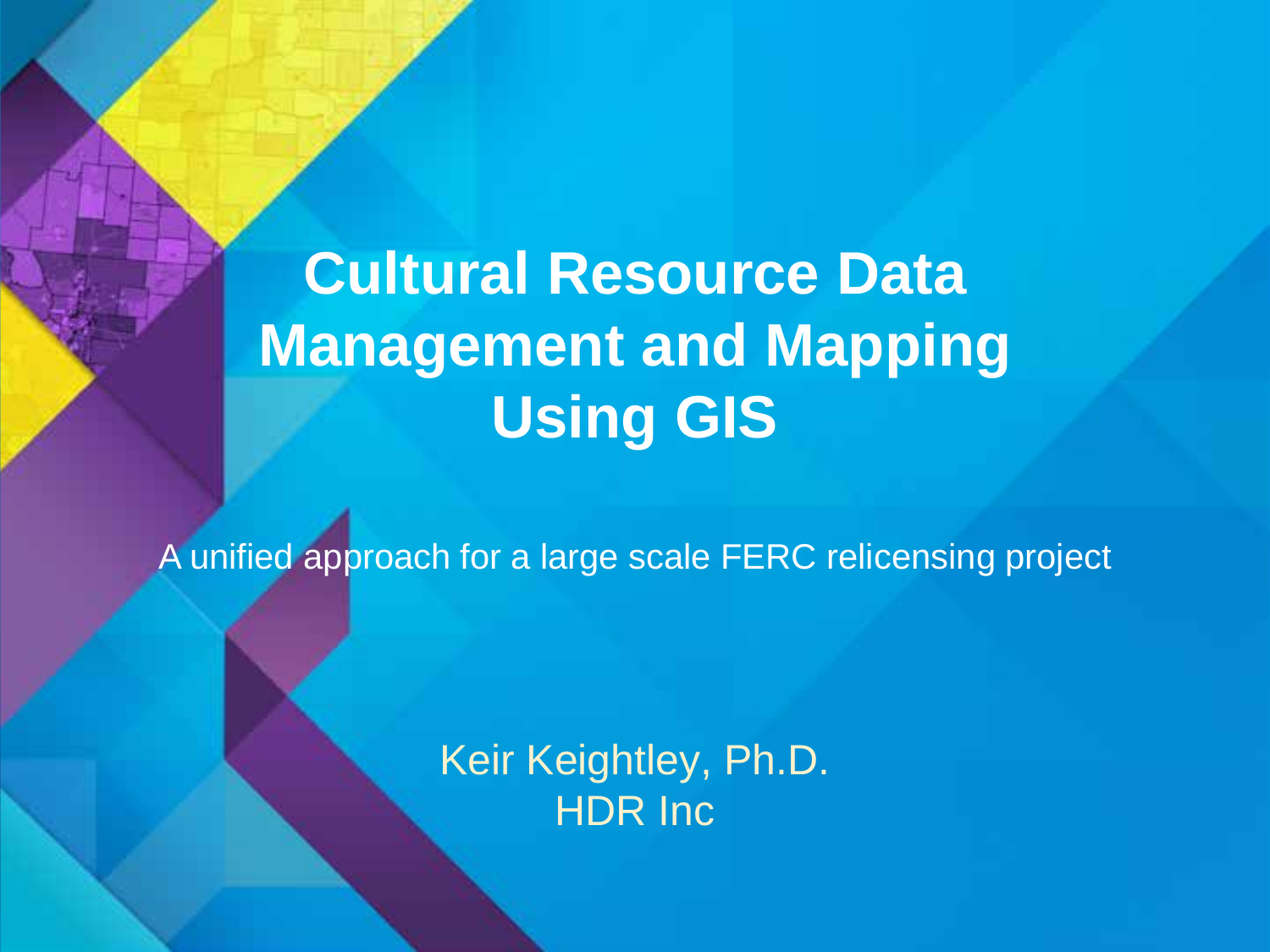## **Topics**

- **1) Motivation for standardized approach**
- **2) Project used to develop the process (Merced ID)**
- **3) Data structure developed**
- **4) Map products developed**
- **5) Symbology standards**

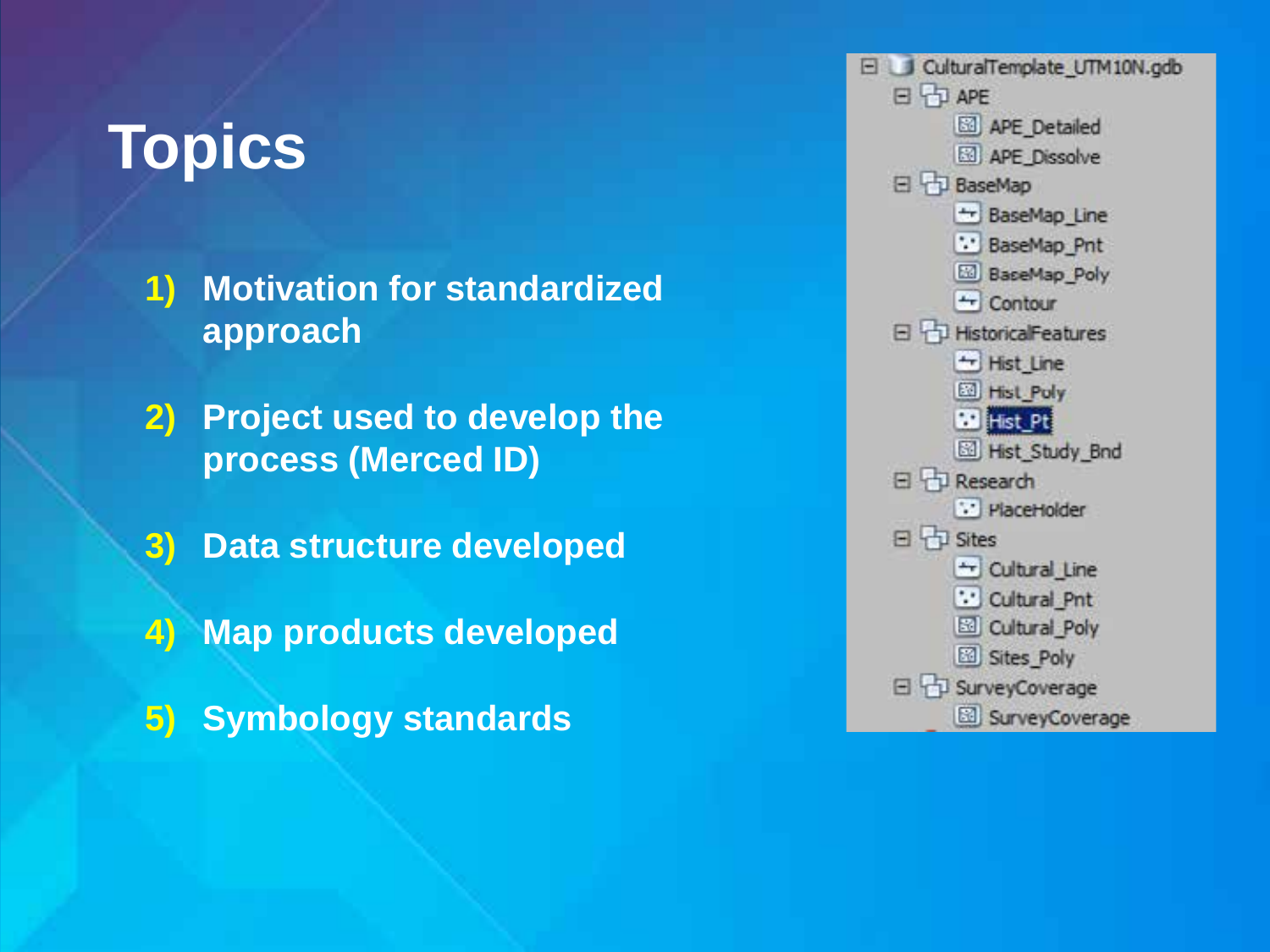### **Motivation**

- **HDR Inc. serves as primary consultant for FERC relicensing services on multiple, large hydropower projects**
- **Responsible for cultural resource assessment of large regions with complex historic and prehistoric sites**

1

- **High demand (internal and external) for spatial analysis and cartographic products**
- **Realized a need for spatial data management in** *one central repository*
- « **Logical organization is important and drove the design of the GIS solution**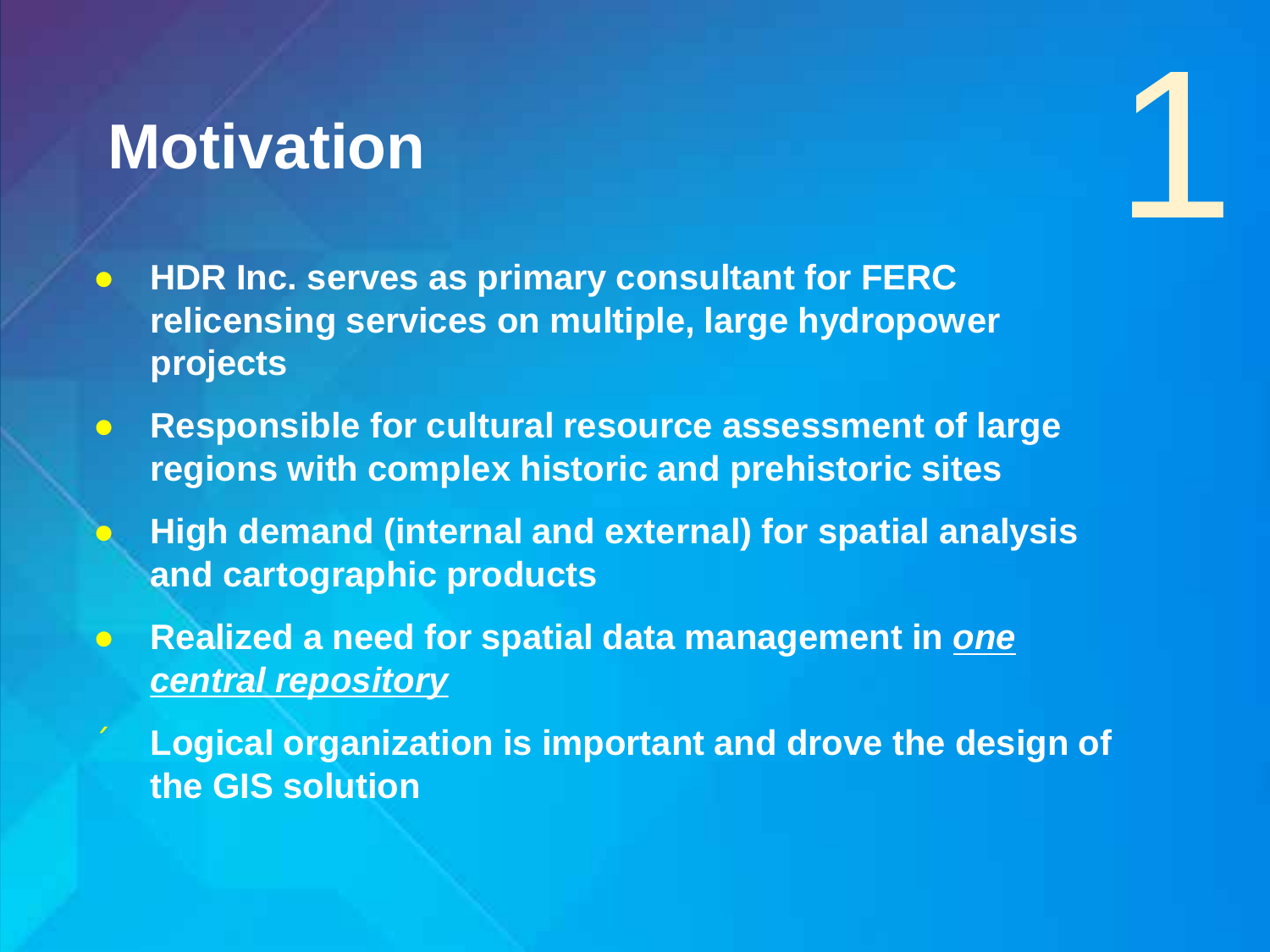## **The Project**



- **Merced Irrigation District needed to renew FERC license to operate the McClure, McSwain reservoirs and dams**
	- **Area of Potential Effects: 11,500 acres**
	- **115 mi of shoreline (changing water elevation)**
	- **286 archeological sites, 258 isolated finds**
	- **4,300+ features and artifacts**

○ **5 years, 5 archaeologists, 15-20 field technicians** ● **GIS team consisted of 1 main analyst with support of 2 additional when necessary**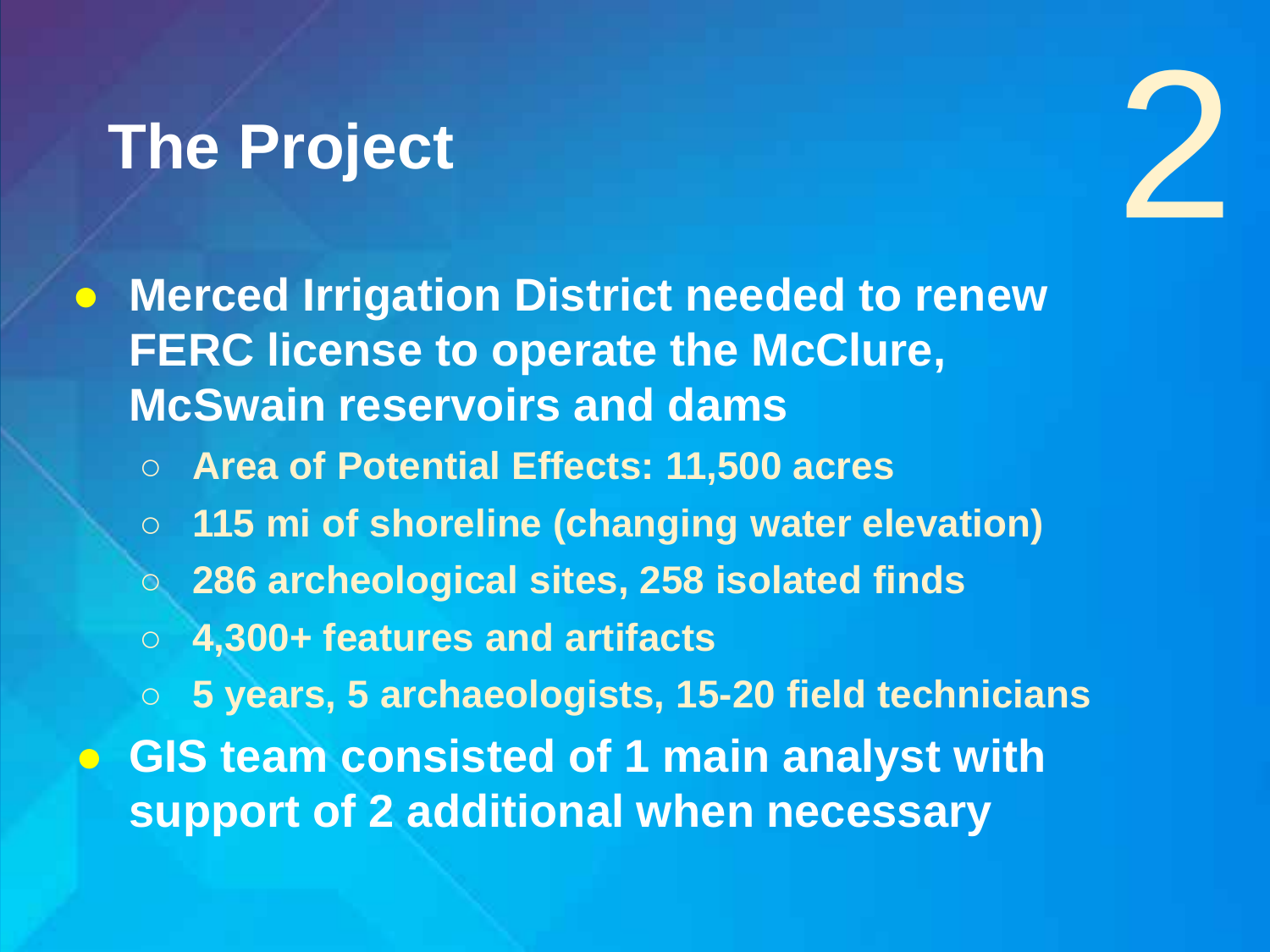# **The Project**

- **•** Central California
- Reservoir used for many recreational, commercial and public works purposes



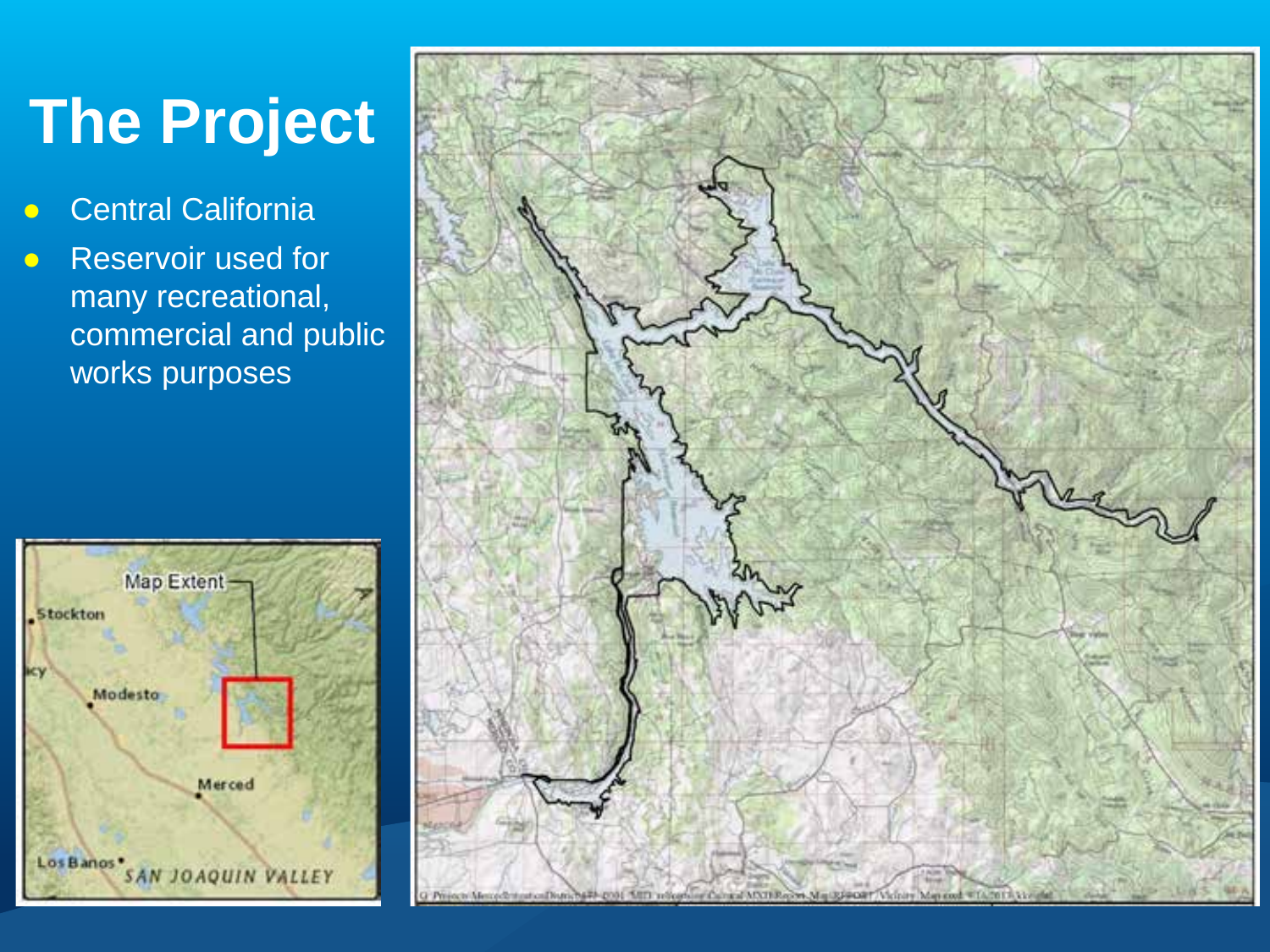#### **Data Structure**

- **One data source/destination (geoDB)**
	- **Themed Feature Datasets**
	- **Common projection**
	- **Use of domains (mixed success)**
	- **Heavy use of Representations (to emulate traditional illustrated arch. sketch maps)**
	- **Map documents used combinations of queries, data driven pages and symbology to leverage single instance of database for many cartographic purposes**

6

● **Good solution for central management but not good for multi-user environment**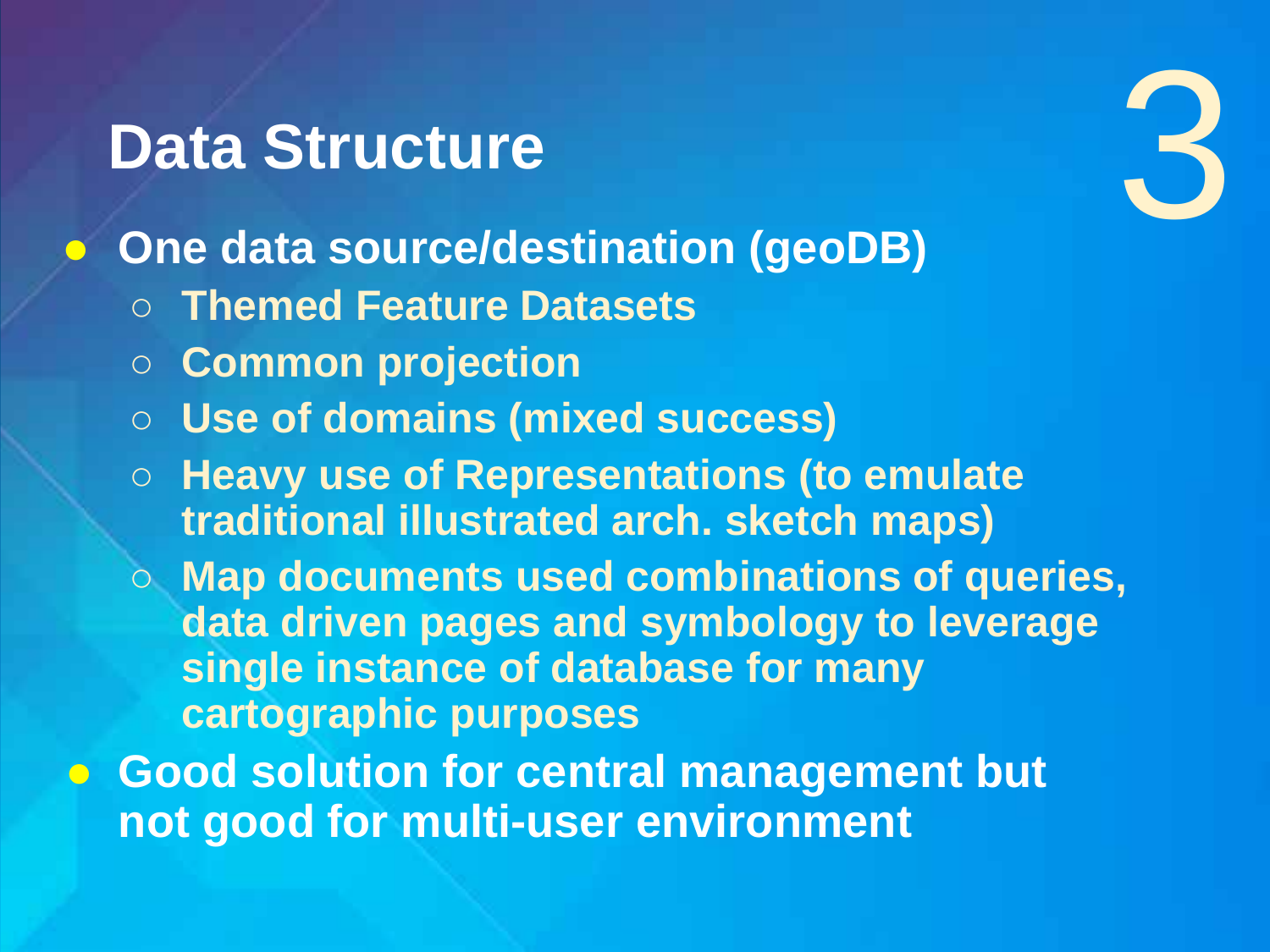#### **Geodatabase Organization**

#### **Categories**

- Cultural
	- **Sites, artifacts, features**
- **Historic Features** 
	- **Info Center research**
	- **Previously recorded resources**
- Non-cultural
	- **Modern map features**
	- **Natural objects (e.g. trees)**
- **•** Administrative
	- **FERC project boundary**
	- **APE**
	- **Survey Coverage**
- **•** Cartographic
	- **Data Driven Pages index**

CulturalTemplate\_UTM10N.gdb FI TI APF APE\_Detailed APE Dissolve 日中 BaseMao E BaseMap\_Line "BaseMap Pnt **BaseMap\_Poly** - Contour  $\Box$  HistoricalFeatures Hist Line **Ed Hist Poly By** Hist\_Pt Hist\_Study\_Bnd 日中Research \*\* PlaceHolder 日中 Sites - Cultural Line "." Cultural Pnt Cultural Poly Sites\_Poly SurveyCoverage SurveyCoverage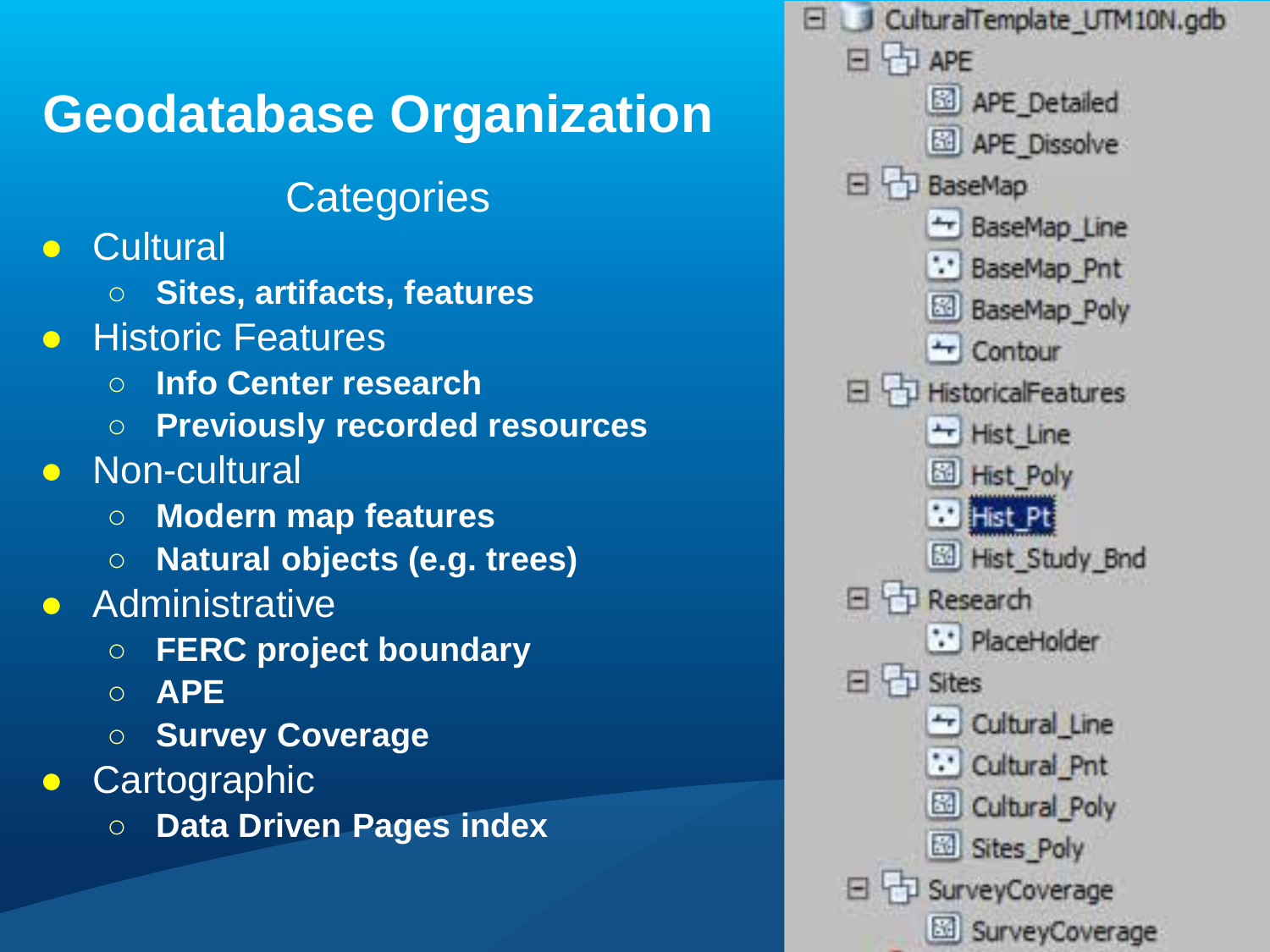## **Map Products**



#### ● **Many maps, one geodatabase**

- **APE, survey coverage, location maps, sketch maps, site inventory maps, built environment, field maps**
- **Satisfies reporting to CA OHP, BLM, Forest Service, FERC and client (MID)**

● **Attribute flags serve to filter data depending on cartographic needs (e.g. land ownership filters, HPMP report, addendum reports, retired/updated geometry).**

**• Data driven pages isolate features using page definitions, dynamic legend reduces clutter**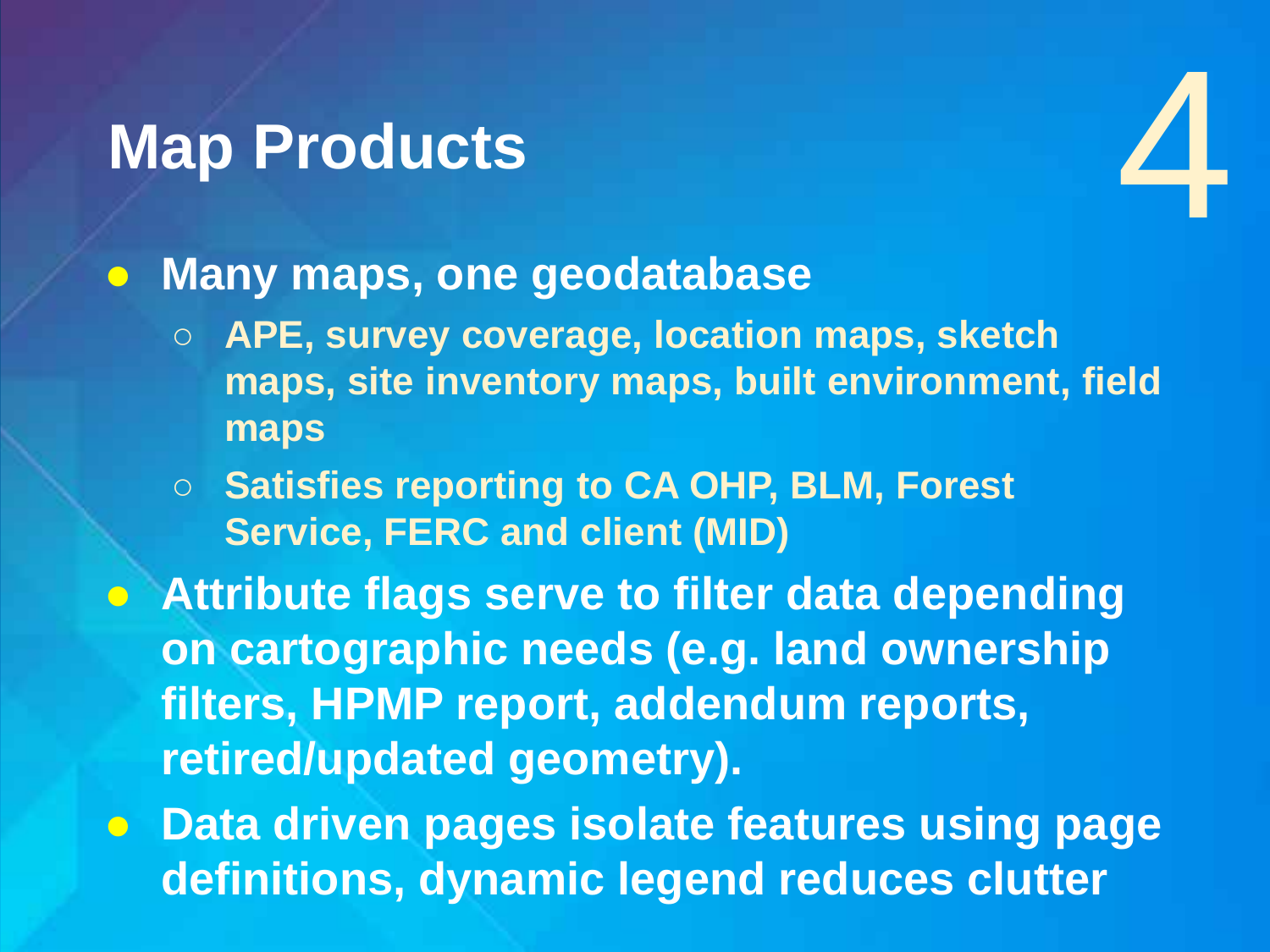- **•** Multiple layers referencing the same source data
- **•** Feature scaling handled using attribute flags and map specific zoom and reference scales

| Sketch Hap Master SCALED.mxd - ArcMap          |                                                            |                                                                                                                                    |              |                                                                                                             |  |  |  |
|------------------------------------------------|------------------------------------------------------------|------------------------------------------------------------------------------------------------------------------------------------|--------------|-------------------------------------------------------------------------------------------------------------|--|--|--|
| File:                                          | Edit<br>Bookmarks<br>Selection<br>View<br><b>Irset</b>     | Geoprocessing<br>Customize                                                                                                         | Windows Help |                                                                                                             |  |  |  |
|                                                | ExportMap of Britain Market Market Market Street + 1:1.760 |                                                                                                                                    |              | 国内市局商                                                                                                       |  |  |  |
| STAPPOTO B B B A B B B B B B C C C SCORECTED B |                                                            |                                                                                                                                    |              |                                                                                                             |  |  |  |
|                                                | $0 \times$                                                 |                                                                                                                                    |              |                                                                                                             |  |  |  |
|                                                | <b>Table Of Contents</b><br><b>DE 9 R</b>                  |                                                                                                                                    |              | 0.0 statutatal international international delighter                                                        |  |  |  |
| NTexisPro-                                     |                                                            |                                                                                                                                    |              |                                                                                                             |  |  |  |
|                                                | $H \equiv$ Main                                            |                                                                                                                                    |              |                                                                                                             |  |  |  |
|                                                | <b>E Ø</b> Cultural Data                                   |                                                                                                                                    |              |                                                                                                             |  |  |  |
|                                                | E V Site Boundary                                          |                                                                                                                                    |              |                                                                                                             |  |  |  |
|                                                | FI Sites Poly Nearby                                       |                                                                                                                                    |              |                                                                                                             |  |  |  |
| 自                                              | FI & Datum Master                                          |                                                                                                                                    |              |                                                                                                             |  |  |  |
| $\overline{\rho}$                              | El M Cultural Points Always ON<br>E M Cultural Points      |                                                                                                                                    |              |                                                                                                             |  |  |  |
| 28                                             | E M Cultural Lines                                         |                                                                                                                                    |              |                                                                                                             |  |  |  |
| 図                                              | E M Cultural Lines Always ON Labels                        |                                                                                                                                    |              |                                                                                                             |  |  |  |
|                                                | E M Cultural Lines Always ON                               |                                                                                                                                    |              |                                                                                                             |  |  |  |
| 編                                              | E M Outbral Lines SCALED                                   |                                                                                                                                    |              | Abandoned Boa                                                                                               |  |  |  |
| Q                                              | I V Cultural Lines Labels                                  |                                                                                                                                    |              |                                                                                                             |  |  |  |
| a                                              | E   Detail Frame Group                                     |                                                                                                                                    |              |                                                                                                             |  |  |  |
|                                                | I V Area of Potential Effects                              |                                                                                                                                    |              |                                                                                                             |  |  |  |
| 圈                                              | E M Cultural Polygons                                      |                                                                                                                                    |              |                                                                                                             |  |  |  |
|                                                | E M Basemap Data                                           |                                                                                                                                    |              |                                                                                                             |  |  |  |
| e.                                             | E M BaseMap_Prit                                           |                                                                                                                                    |              |                                                                                                             |  |  |  |
| 眉                                              | El Ø Base Map Lines SCALED Labels                          |                                                                                                                                    |              |                                                                                                             |  |  |  |
| a.                                             | E C Base Map Lines SCALED                                  |                                                                                                                                    |              |                                                                                                             |  |  |  |
|                                                | El V Water                                                 |                                                                                                                                    |              |                                                                                                             |  |  |  |
|                                                | El Ø Base Map Lines                                        |                                                                                                                                    |              |                                                                                                             |  |  |  |
| Ħ                                              | H & Base Map Polygon<br>El C Full Lake 880ft poly          |                                                                                                                                    |              |                                                                                                             |  |  |  |
|                                                | High Water                                                 |                                                                                                                                    |              |                                                                                                             |  |  |  |
| 中方                                             | E Contours                                                 |                                                                                                                                    |              |                                                                                                             |  |  |  |
|                                                | <b>E Ø</b> DDP Layers                                      |                                                                                                                                    | Boat Rui     |                                                                                                             |  |  |  |
| <b>TEST</b>                                    | El & Index Points for DDP Labels                           |                                                                                                                                    |              |                                                                                                             |  |  |  |
| <b>R</b>                                       | III Index Points for DDP                                   |                                                                                                                                    |              |                                                                                                             |  |  |  |
|                                                | <b>EE</b> PLS LabellerTownships                            |                                                                                                                                    |              |                                                                                                             |  |  |  |
| 湖                                              | <b><i>El</i></b> □ Air Photos                              | an tanka tan bahasa san tahun 134 menaturan dalam gama tanka kalam sama dalam dalam kalam dalam tana tana tan<br><b>CONTRACTOR</b> |              |                                                                                                             |  |  |  |
|                                                |                                                            |                                                                                                                                    |              |                                                                                                             |  |  |  |
| $-100$                                         |                                                            | $0$ in $2$ in $\bullet$                                                                                                            |              |                                                                                                             |  |  |  |
|                                                |                                                            |                                                                                                                                    | 图 10 图       | $B/I$ $\underline{U}$ $\underline{\Lambda}$ $\cdot$ $\underline{\circ}$ $\cdot$ $\underline{\circ}$ $\cdot$ |  |  |  |
|                                                |                                                            |                                                                                                                                    |              |                                                                                                             |  |  |  |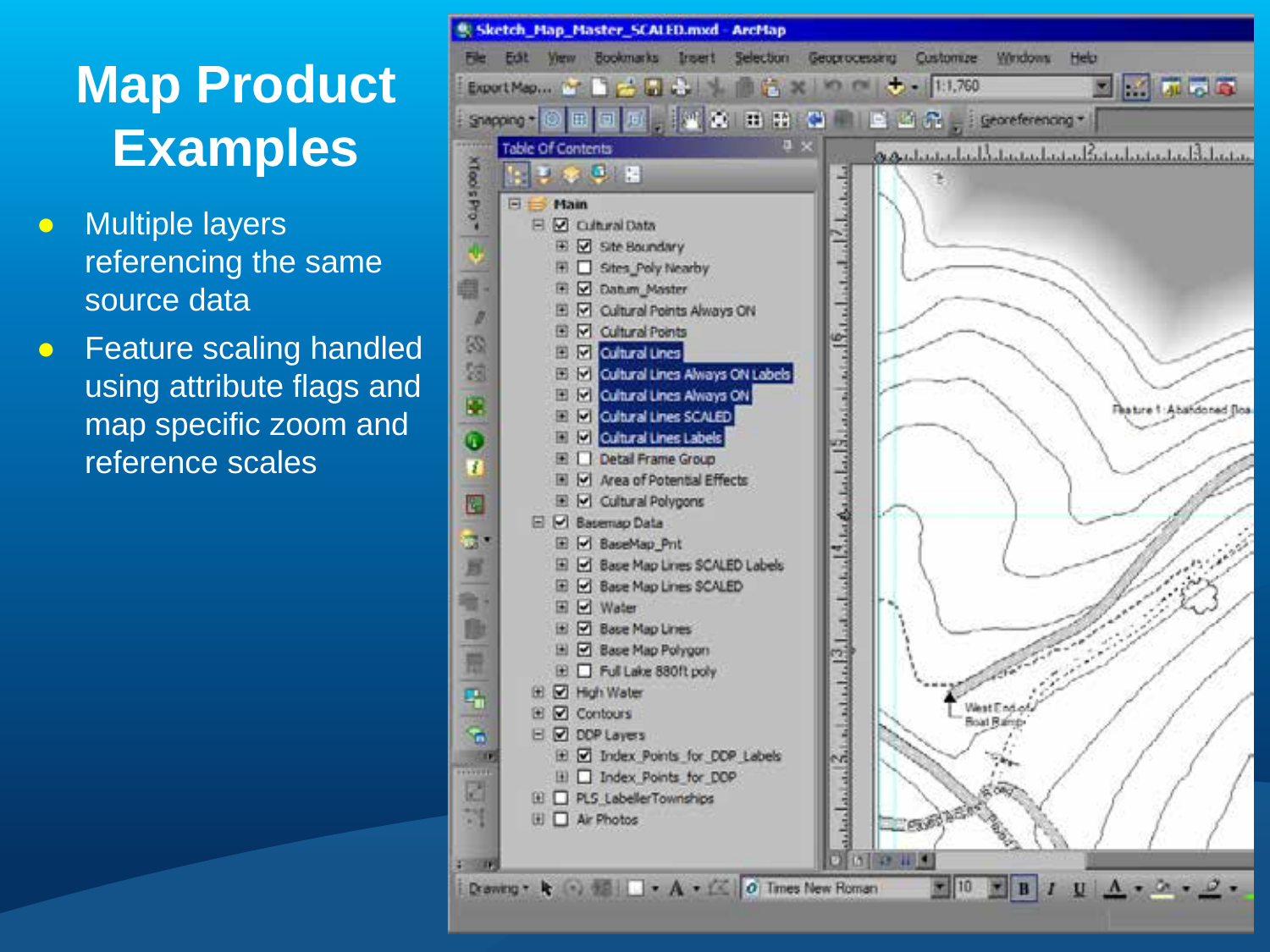- MXD adapts to simple and complex sites
- Labeling is still mainly a manual process





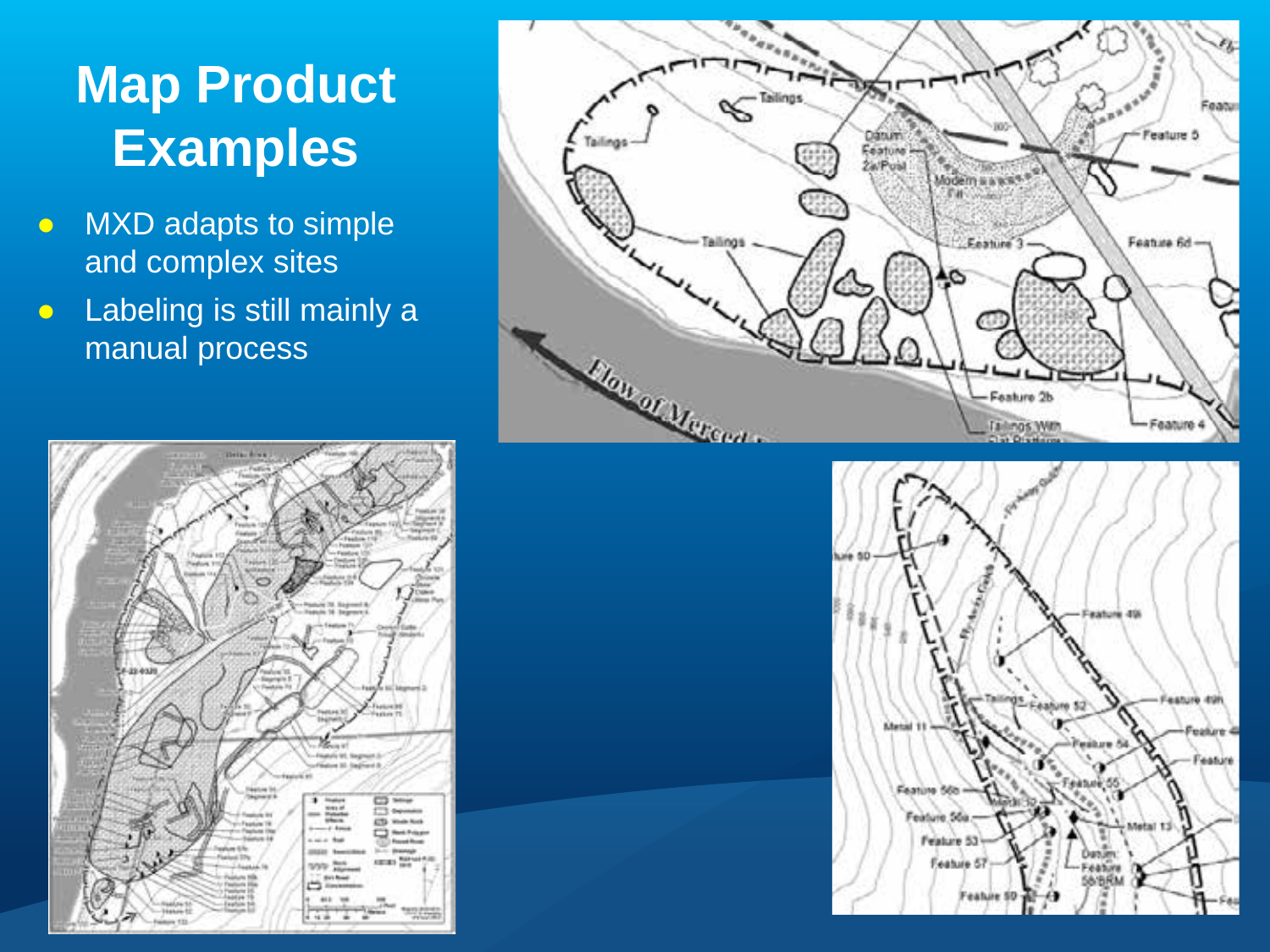- Large sites require compound maps to fully document resources
- (note breaks in site boundary)

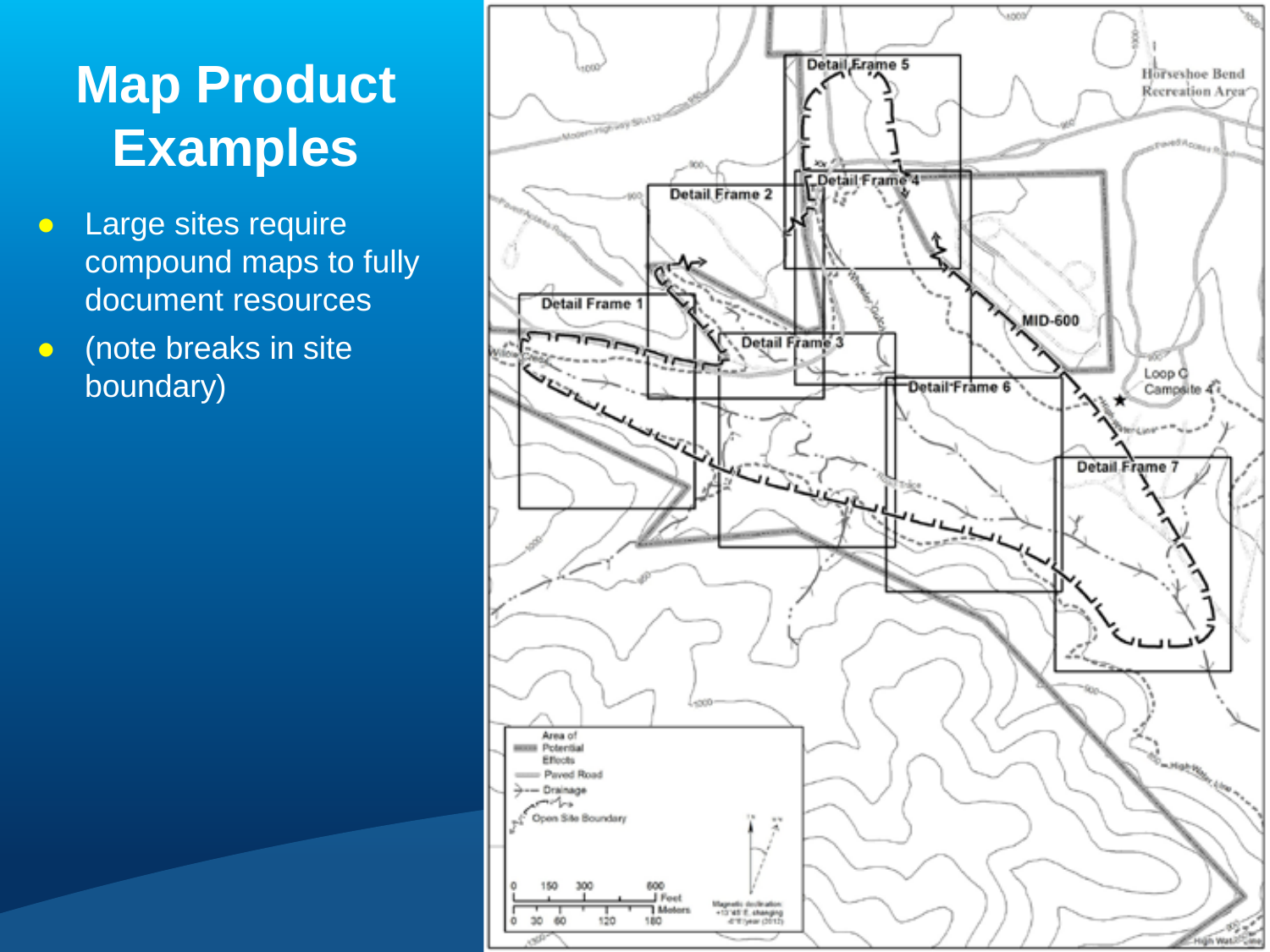- Map for National Registry reporting
- Symbology is basic but labeling, categories and scale are important

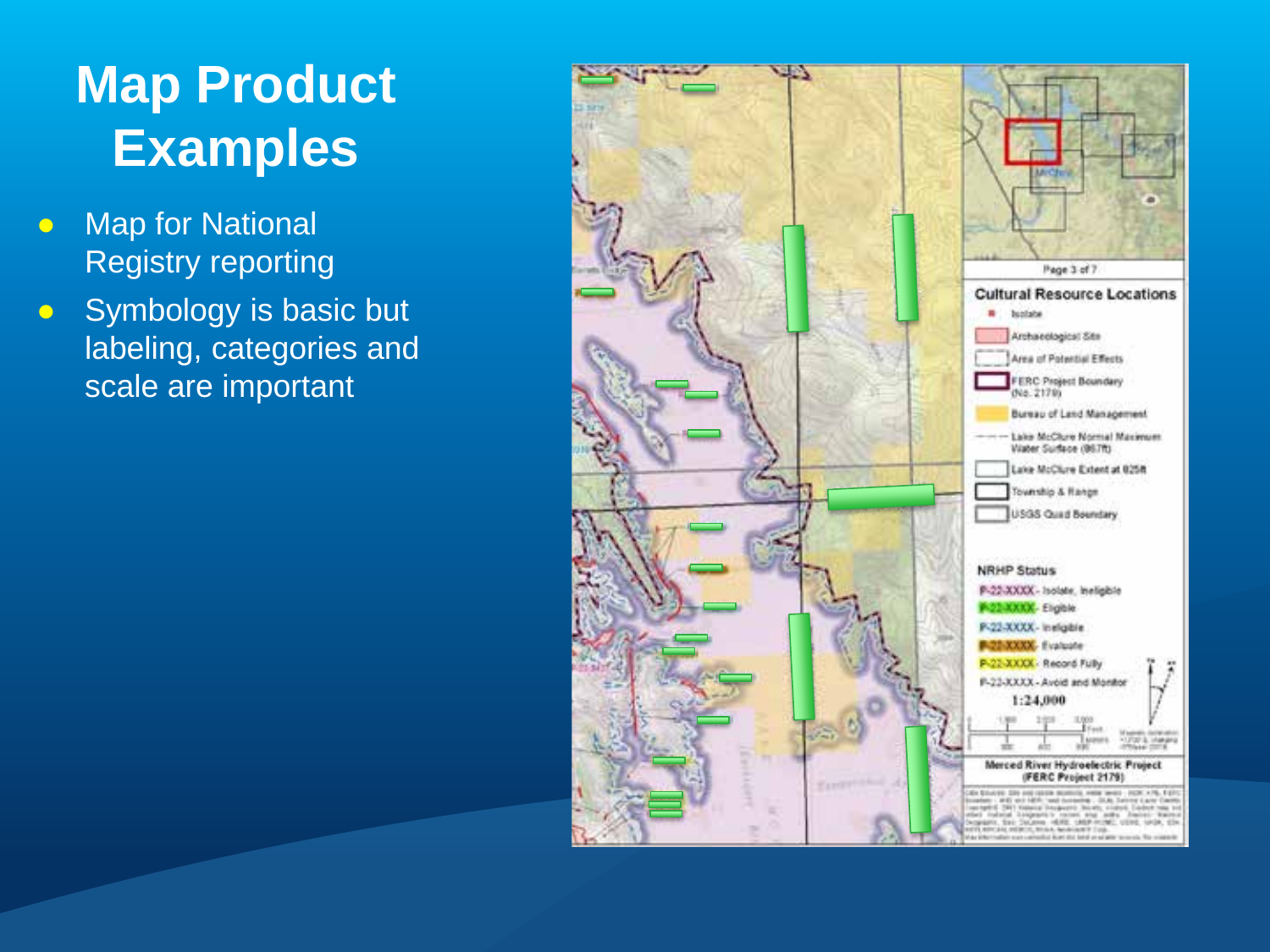- 1:24,000 location map
- Symbology is basic but labeling and scale are important

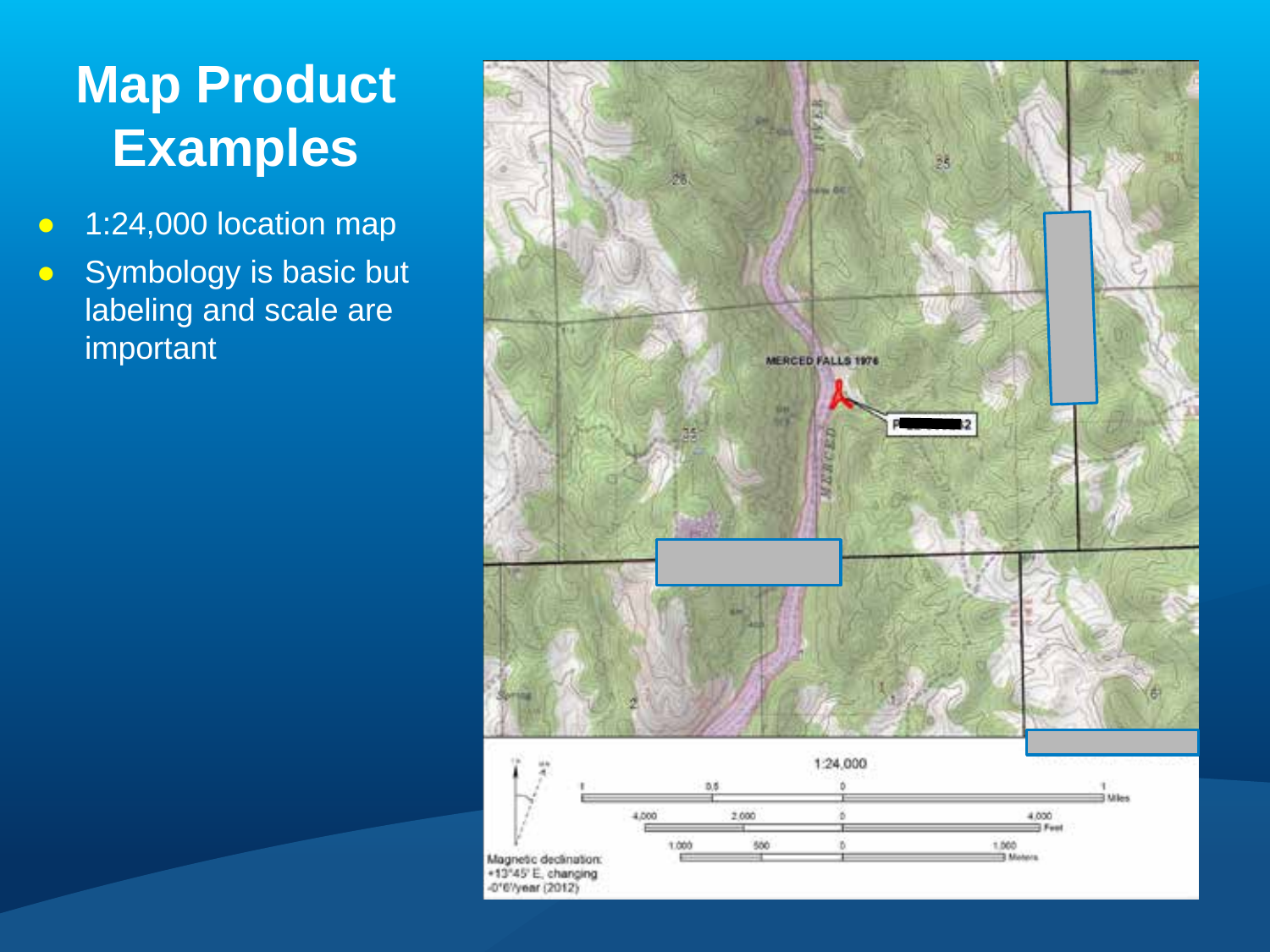# **Symbology**



#### ● **Library of representations built**

- **Provides consistency in appearance (both within project and as a company product)**
- **Flexible to accommodate archaeologists' preferences**

○ **Geometry rules adapt to unique situations** ● **Archaeology and USGS symbols used as templates for representations**  ● **Scaling used to solve cartographic problem of relative feature sizes**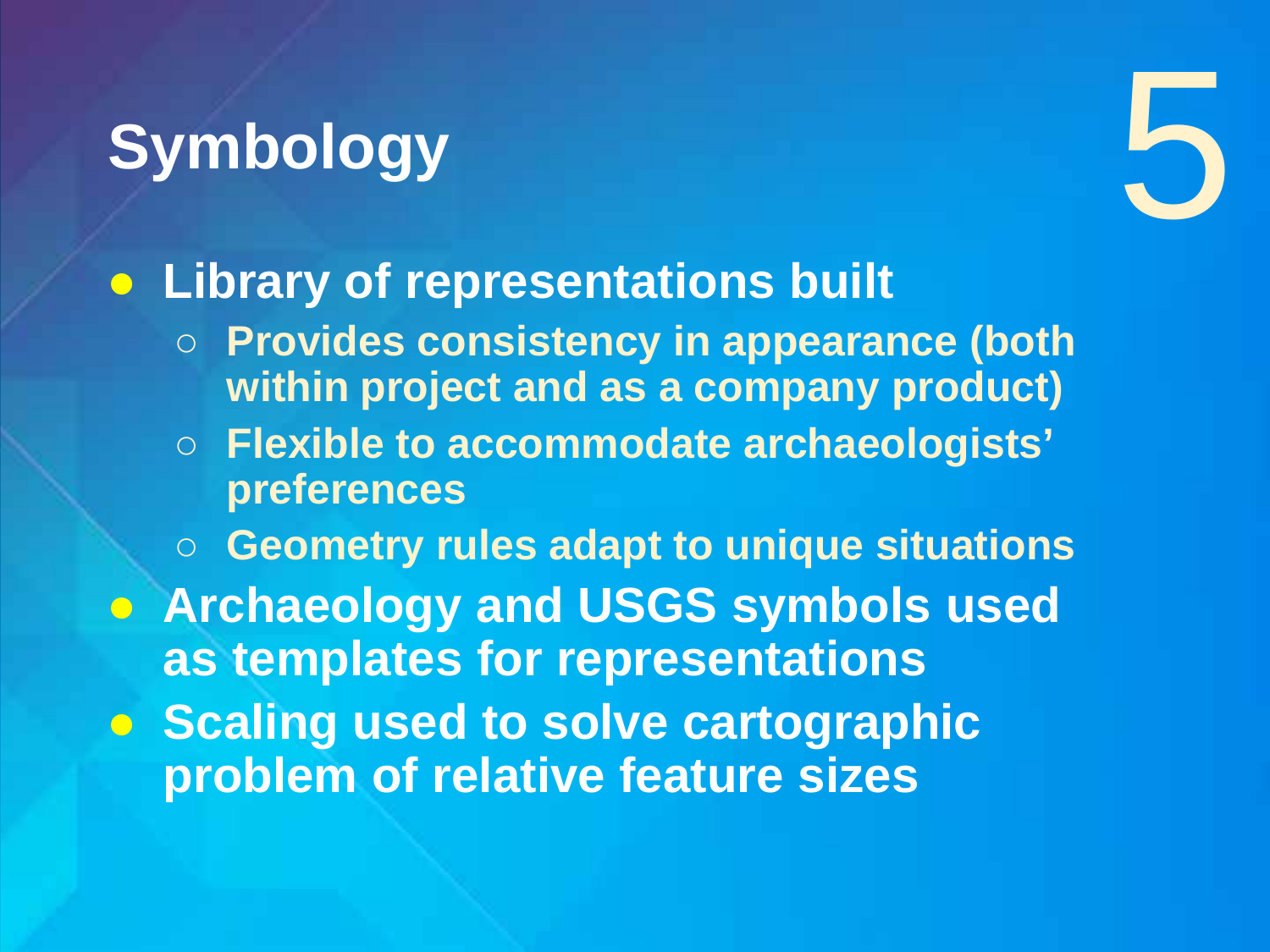#### **Symbology Translated**

#### **Cultural Legend**



| — soungary                          |  |
|-------------------------------------|--|
| Dirt Trail                          |  |
| x-Fence 2                           |  |
| <b>COLL</b> Unpaved Road            |  |
| Road Paved 1                        |  |
| Road Paved 2                        |  |
| -- Stream ephemeral                 |  |
| - Transmission Line2                |  |
| - Railroad                          |  |
| ∹ fTrail                            |  |
| sssss Canal                         |  |
| <b>TIT</b> Ditch                    |  |
| IHIII Dry Wash                      |  |
| I - Prospect Trench                 |  |
| $\Box$ Locus                        |  |
| Boundary/Concentration              |  |
| $\overline{\bigwedge}$ Mound/Knoll  |  |
| $\overline{\phantom{a}}$ Depression |  |
| Site Boundary (Halo)                |  |
| Tailings                            |  |
| <b>CD</b><br>Vlaste Rock            |  |
| < <sup>4</sup> Disturbance          |  |
| <b>Exposed Rock</b>                 |  |

| Map Symbols   |                                          |                        |                                 |  |
|---------------|------------------------------------------|------------------------|---------------------------------|--|
|               | A Site Datum                             |                        | $-0$ Spring                     |  |
|               | Bearing and Distance -- Perennial Stream |                        |                                 |  |
|               | Site Boundary                            |                        | -e---- Internittent Stream      |  |
|               | ---- Locus Boundary                      |                        | ----------- Epheneral Stream    |  |
|               | @ Survey Monument                        |                        | wasming Shoreline               |  |
|               | <b>8</b> Bench Mark                      |                        | -2 Waterfall                    |  |
|               | --- Political Boundary                   |                        | And Forest Edge                 |  |
|               | ----- Property Line                      |                        | $\sum_{i=1}^{n}$ Conifer        |  |
|               | OA Artifact                              |                        | * Small Tree                    |  |
|               | <b>CO</b> Feature                        |                        | O Deciduous Tree                |  |
|               | $\geq$ structure                         |                        | row Dead Tree or Snag           |  |
|               | O House Pit                              |                        | ammum Fallen Log                |  |
|               | <b>Silly</b> Midden                      |                        | ® Stump                         |  |
|               | <b>Will Lithic Scatter</b>               | $\circ$                | Brush                           |  |
|               | (V) Bedrock Mortar                       |                        | <b>v Vy</b> Grass or Meadow     |  |
|               |                                          |                        | i k Marsh                       |  |
|               | ******* Railroad Grade                   |                        | -Solo- Contour (With Elevation) |  |
|               | <b>Freeze</b> Paved Road                 |                        | Slope (Indicate Direction)      |  |
|               | $T =$ Dirt Road                          |                        | TYT Bank or Terrace Edge        |  |
|               | Skid Trail                               |                        | Knoll or Mound                  |  |
| errail Trail  |                                          |                        | Depression                      |  |
| $T$ Bridge    |                                          |                        | <b>Earthen</b> Berm             |  |
|               | Culvert                                  |                        | boulders                        |  |
|               | -0- Utility Line                         | $\rightharpoonup$ Cave |                                 |  |
| $-x-x-$ Fence |                                          | A Mine                 |                                 |  |
| Ditch         |                                          |                        | Tailings                        |  |
|               |                                          | Figure 1               |                                 |  |

#### **ArcGIS Hard Copy**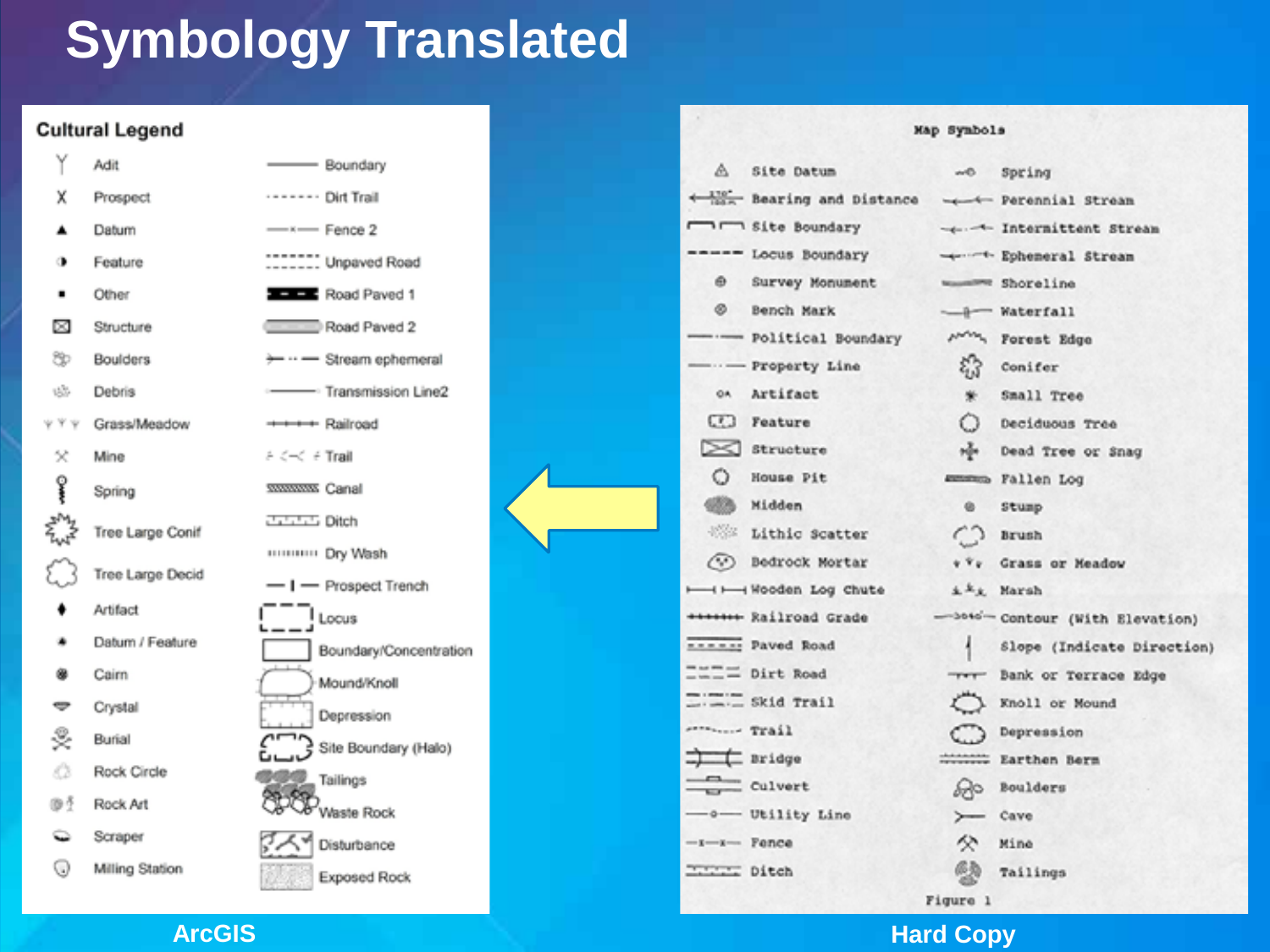- **Changing shorelines** create challenges for documentation that can be accommodated using unified geometry and specialized representations
- (note breaks in site boundary)

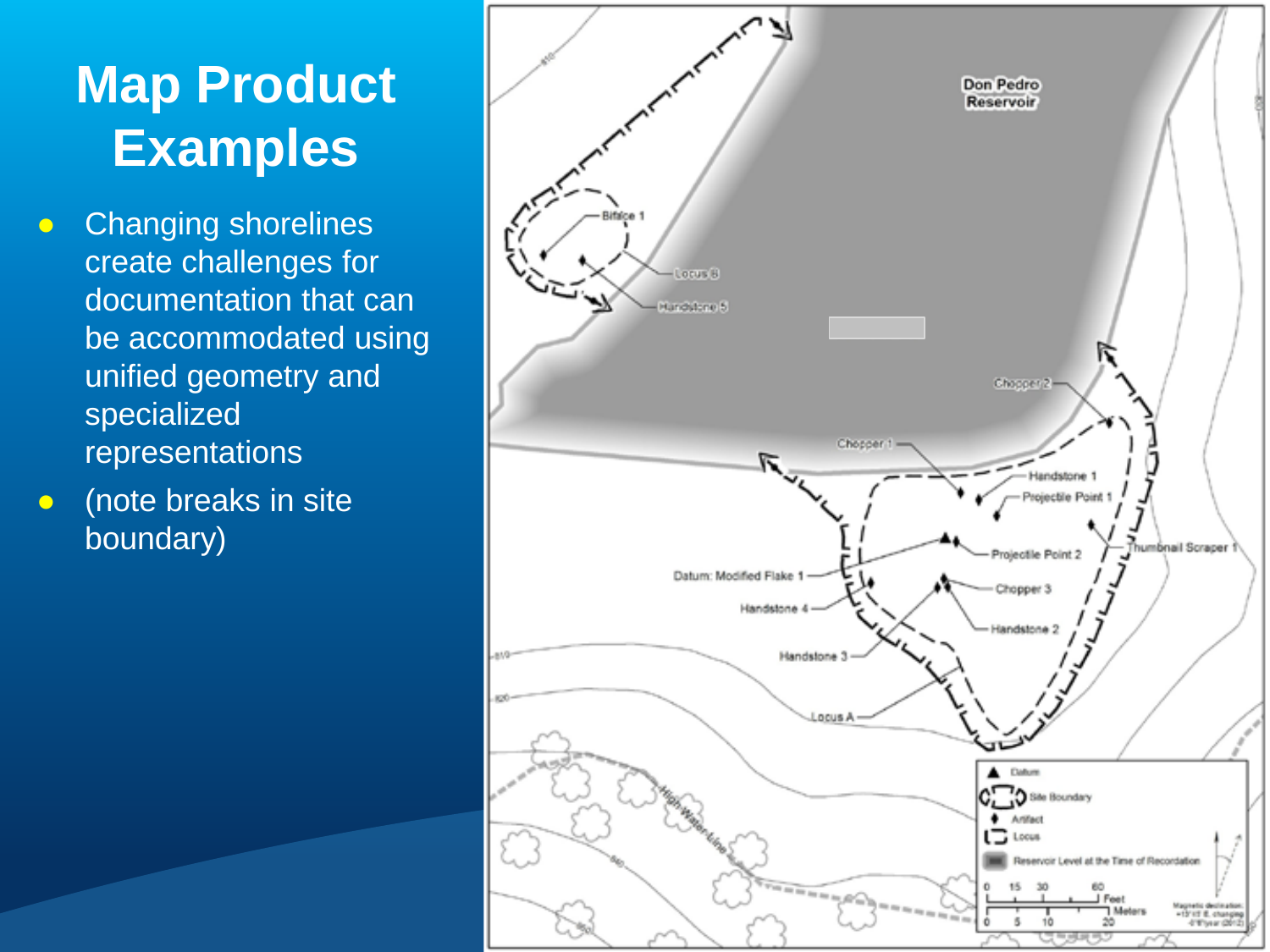# **Final Remarks**

- **Approach has standardized process and product**
- **Template geodatabase and MXD files can be implemented quickly**
- **Both can adapt to project specifics**
- **Representations are portable and can be expanded as needed**